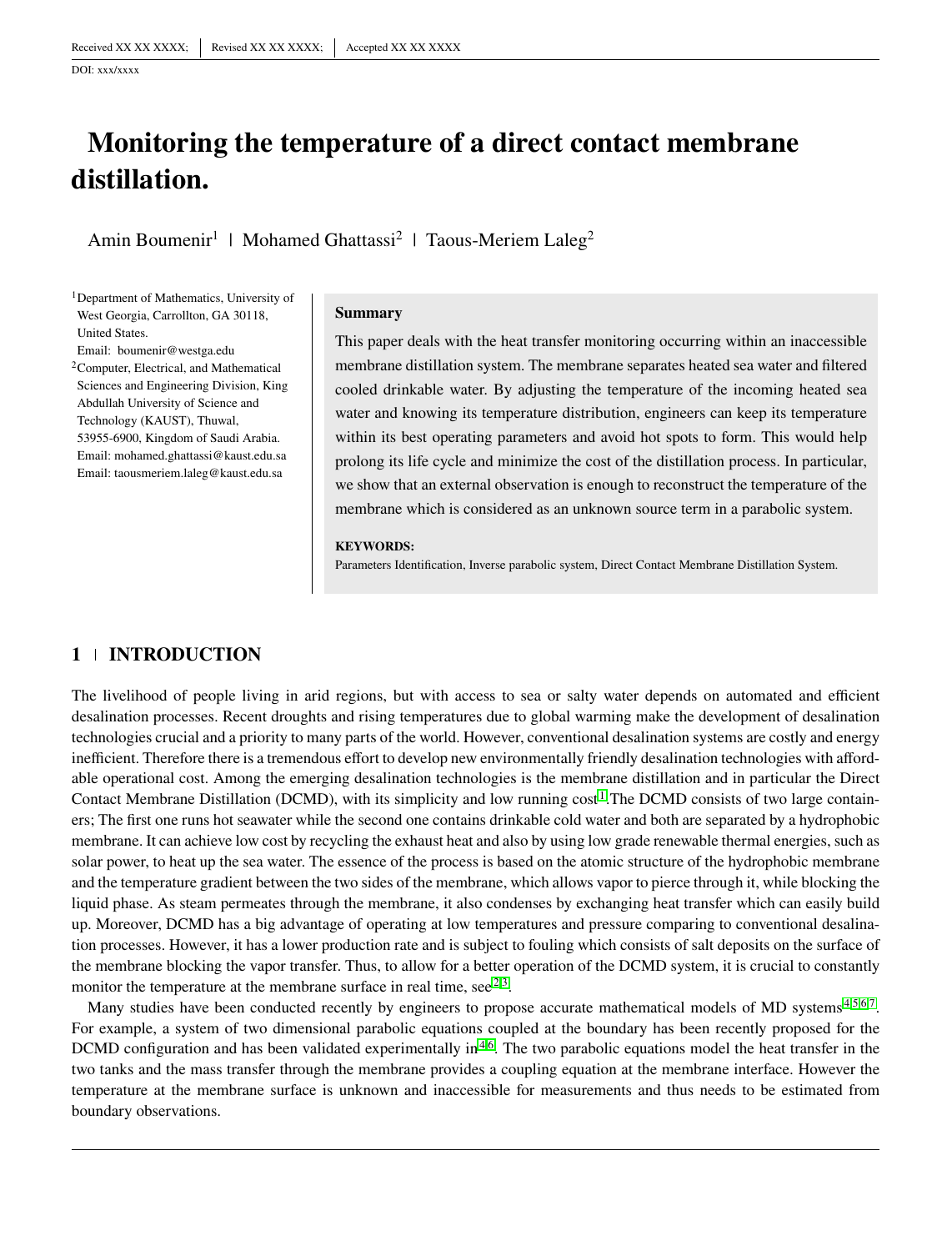There is a growing interest in inverse problem problems dealing with the reconstruction of physical parameters in systems of partial differential equations (PDEs), [8,](#page-8-7)[9,](#page-8-8)[10,](#page-9-0)[11,](#page-9-1)[12](#page-9-2)[,13,](#page-9-3)[14,](#page-9-4)[15,](#page-9-5)[16](#page-9-6) and references therein. As an example Avdonin et al. [17](#page-9-7) analyzed the recovery of a single distributed conductance parameter on a finite interval and a graph. Moreover, an extension of  $17$  is given in<sup>[16](#page-9-6)</sup> where the authors show how unknown coefficients and source terms for a parabolic equation can be recovered from the dynamical Neumann-to-Dirichlet map associated with the boundary vertices. From observation on the infinite interval of time and in a bounded open, connected domain in ℝ<sup>d</sup>, d ≥ 2, Al-Musallam and Boumenir <sup>[18](#page-9-8)</sup> also considered an inverse problem of recovering a coefficient and source term in a parabolic problem. More recently, in<sup>[15](#page-9-5)</sup>, Boumenir presents two methods depending on the spectrum of the system for the problem of reconstruction of the coefficients of a linear parabolic system from finite time observations of the solution on the boundary. There is also a large literature on stability estimates for the inverse problem of a parabolic system, see  $19,20,21,22$  $19,20,21,22$  $19,20,21,22$  $19,20,21,22$ . For example in  $19$  Ammari and Choulli prove a log-type stability estimate for the inverse problem consisting in determining both the potential and the damping coefficient in a dissipative wave equation from boundary measurements. Then, they show how we can adapt their approach to the heat equation. Their proofs are based on observability inequalities for exactly controllable systems and spectral decompositions. More recently Ammari, Choulli and Triki<sup>[23](#page-9-13)</sup> improve the result presented in<sup>[19](#page-9-9)</sup> where they obtained a local Hölder stability instead of a logarithmic stability.

The goal of this work is to recover the temperature on the surface of the inaccessible membrane of the DCMD parabolic system by boundary observations. To circumvent the missing boundary data on the membrane, we use external observations of the system and turn the problem into a Cauchy problem in the *x*-direction. Thus the initial coupled non-homogeneous boundary value problems turn into a decoupled boundary conditions but with new source terms. In other words, the heated sea water is seen as a heat source for the distilled water side, and vice-versa. This leads to a simple representation of the solution that allows us to identify the source terms, which would reveal the temperature on both sides of the membrane. To use Fourier type methods, we first recast the system into a self-adjoint form so we can integrate the solution and can easily identify the temperature of the membrane.

The paper is organized as follows. In the next section, the mathematical model of the heat transfer in DCMD is presented with a co-current configuration, that is both sea water and drinkable water flow in the same direction. Section [3](#page-2-0) is devoted to the changes of variables, which help transform the boundary coupling into a source term and also recast the system into a selfadjoint problem. In addition, we prove that the performed change of variables is a bijection. In section [4,](#page-5-0) the source term is recovered using a series representation in terms of basis functions. Then by reading part of the boundary and using the Laplace transform, the temperature on the membrane's surface can be recovered.

## **2 MATHEMATICAL MODEL OF A DIRECT CONTACT MEMBRANE DISTILLATION SYSTEM**

<span id="page-1-0"></span>Denote by  $f(t, x, y)$  the temperature of the incoming heated sea water and by  $p(t, x, y)$  the temperature of the outgoing cold filtered water at time *t* and at the point  $(x, y)$  in  $[0, \ell_1] \times [0, \ell_2]$  and  $[\delta_m + \ell_1, \delta_m + 2\ell_1] \times [0, \ell_2]$  respectively, (here  $\delta_m$  denotes thickness of the membrane, see Fig. [1\)](#page-2-1). Denote by the sea water domain by  $\Omega_1 = (0, \ell_1) \times (0, \ell_2)$  and the filtered water domain  $\Omega_2 = (\delta_m + \ell_1, \delta_m + 2\ell_1) \times (0, \ell_2)$ . Thus the functions  $f(t, x, y)$  and  $p(t, x, y)$  are solutions of

$$
\partial_{t}f(t, x, y) - \alpha_{f} \Delta f(t, x, y) + \beta_{f} \partial_{y}f(t, x, y) = 0 \t t > 0, (x, y) \in \Omega_{1},
$$
\n
$$
\partial_{t}p(t, x, y) - \alpha_{p} \Delta p(t, x, y) + \beta_{p} \partial_{y}p(t, x, y) = 0 \t t > 0, (x, y) \in \Omega_{2},
$$
\n
$$
\partial_{x}f(t, \ell_{1}, y) = \gamma_{f}(f(t, \ell_{1}, y) - p(t, \ell_{1} + \delta_{m}, y)) \t t > 0, y \in (0, \ell_{2}),
$$
\n
$$
\partial_{x}p(t, \ell_{1} + \delta_{m}, y) = \gamma_{p}(f(t, \ell_{1}, y) - p(t, \ell_{1} + \delta_{m}, y)) \t t > 0, y \in (0, \ell_{2}),
$$
\n
$$
\partial_{x}f(t, 0, y) = 0 \t t > 0, y \in (0, \ell_{2}),
$$
\n
$$
\partial_{x}p(t, \delta_{m} + 2\ell_{1}, y) = 0 \t t > 0, y \in (0, \ell_{2}),
$$
\n
$$
p(t, x, 0) = T_{p}(t, x) \t t > 0, x \in (\delta_{m} + \ell_{1}, \delta_{m} + 2\ell_{1}),
$$
\n
$$
\partial_{y}p(t, x, \ell_{2}) = 0 \t t > 0, x \in (0, \ell_{1}),
$$
\n
$$
\partial_{y}f(t, x, \ell_{2}) = 0 \t t > 0, x \in (0, \ell_{1}),
$$
\n
$$
f(0, x, y) = f_{0}(x, y) \t (x, y) \in \Omega_{1},
$$
\n
$$
p(0, x, y) = p_{0}(x, y) \t (x, y) \in \Omega_{2}.
$$
\n(2.1)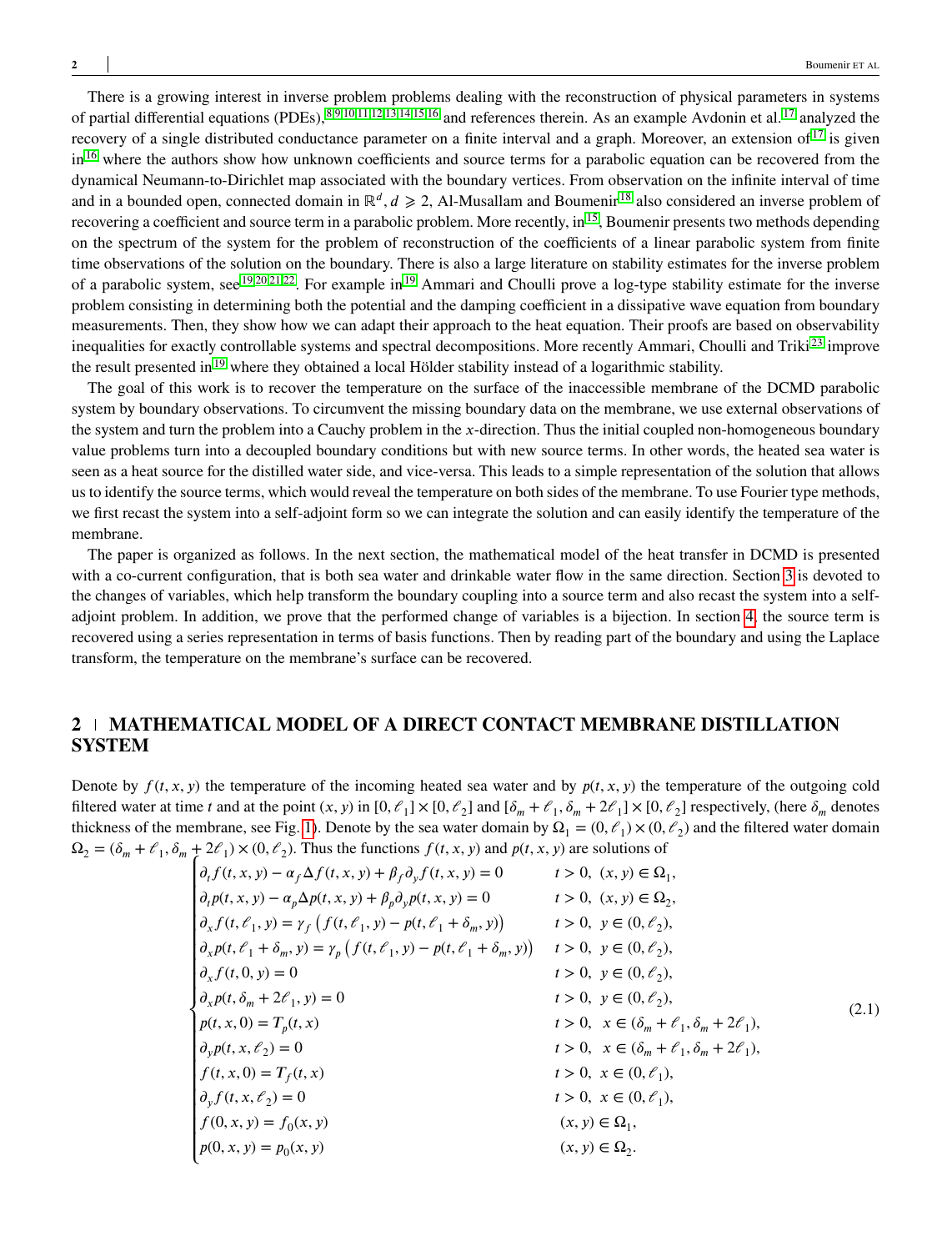<span id="page-2-1"></span>The coefficients  $\alpha_f$  and  $\alpha_p$  are assumed to be given positive constants, that depend on the thermal conductivity and on the



**FIGURE 1** Schematic of the DCMD system

densities of the fluids (see<sup>[7](#page-8-6)</sup>)

$$
\alpha_f = \frac{\kappa_f}{\rho_f C_f}
$$
, and  $\alpha_p = \frac{\kappa_p}{\rho_p C_p}$ ,

where  $\kappa_k$ ,  $\rho_k$  and  $C_k$ , for  $k = p$ , f denote respectively, the thermal conductivity, liquid density and specific heat capacity of the fluid. The constants  $\gamma_f$  and  $\gamma_p$  are positive and control the heat transfer through the boundary, see<sup>[7](#page-8-6)</sup>. The coefficients  $\beta_f > 0$  and  $\beta_p > 0$  denote the velocities of the flow in the feed and permeate side, respectively.

Our objective is to recover the temperature on both sides of the membrane, that is  $f(t, \ell_1, y)$  and  $p(t, \ell_1 + \delta_m, y)$ , by external boundary measurements on the accessible side  $x = 0$  and  $0 \le y \le \ell_2$ .

## <span id="page-2-0"></span>**3 CHANGES OF VARIABLES**

#### **3.1 Common Domain**

The first step is to use the same domain for both functions  $f$  and  $p$ . To this end we map the domain  $\Omega_2$  onto  $\Omega_1$ , by reflection and translation, such that the side  $x = 2\ell_1 + \delta_m$  is mapped onto  $x = 0$  and  $x = \ell_1 + \delta_m$  onto  $\ell_1$ . Thus we rename both as  $\Omega$ , i.e.  $\Omega = -\Omega_2 + 2\ell_1 + \delta_m = \Omega_1$ . Clearly *f* is invariant under the change of variables, as  $\Omega = \Omega_1$  while the new variable temperature  $p_{\text{new}}$  satisfies

$$
p_{new}(t, x, y) = p(t, 2\mathcal{E}_1 + \delta_m - x, y) \quad t \ge 0, \ \forall (x, y) \in \Omega.
$$

For the sake of simplicity we still denote by *p* the new variable  $p_{new}$ . To quickly identify the sides of  $\Omega$ , let us denote the bottom side by  $\Gamma_1 := (0, \ell_1) \times \{0\}$ , the left side by  $\Gamma_2 := \{0\} \times (0, \ell_2)$ , the top one by  $\Gamma_3 := (0, \ell_1) \times \{\ell_2\}$ , and finally the right side by  $\Gamma_4 := {\ell_1} \times (0, \ell_2)$ .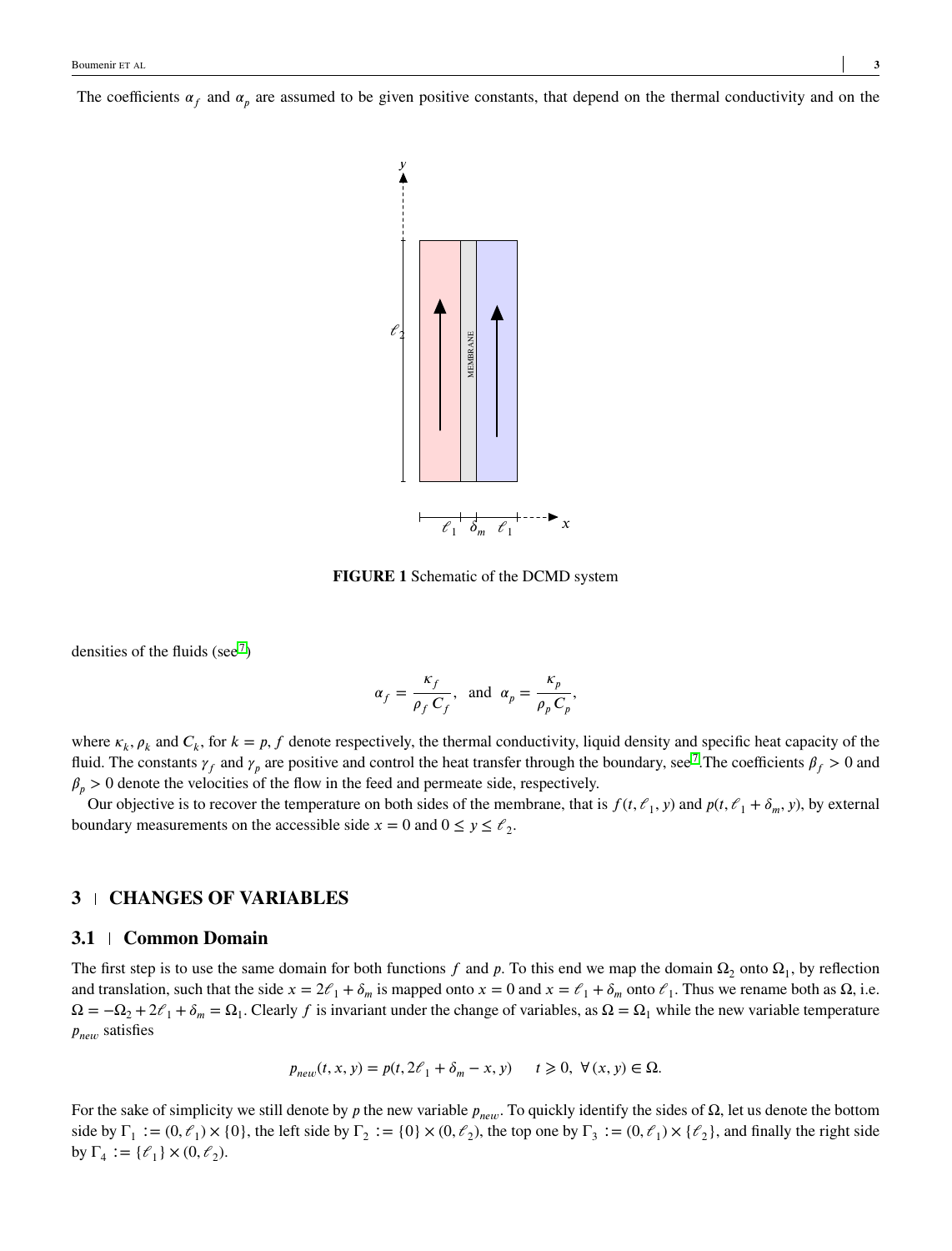## <span id="page-3-5"></span>**3.2 Decoupling the boundary condition**

We first decouple the boundary conditions on  $x = \ell_1$  in [\(2.1\)](#page-1-0) by introducing the new variables

$$
\tilde{f}(t, x, y) = f(t, x, y) - p(t, \ell_1, y), \quad t > 0, (x, y) \in \overline{\Omega}
$$
\n(3.1)

$$
\tilde{p}(t, x, y) = p(t, x, y) - f(t, \ell_1, y), \quad t > 0, (x, y) \in \overline{\Omega}.
$$
\n(3.2)

<span id="page-3-1"></span>to obtain

$$
\begin{cases}\n\partial_t \tilde{f}(t, x, y) - \alpha_f \Delta \tilde{f}(t, x, y) + \beta_f \partial_y \tilde{f}(t, x, y) = G_1(t, y), & t > 0, (x, y) \in \Omega, \\
\partial_x \tilde{f}(t, \ell_1, y) = -\gamma_f \tilde{f}(t, \ell_1, y) & t > 0, (x, y) \in \Gamma_4, \\
\partial_x \tilde{f}(t, 0, y) = 0 & t > 0, (x, y) \in \Gamma_2, \\
\tilde{f}(t, x, 0) = T_{\tilde{f}}(t, x) & t > 0, (x, y) \in \Gamma_1, \\
\partial_y \tilde{f}(t, x, \ell_2) = 0 & t > 0, (x, y) \in \Gamma_3, \\
\tilde{f}(0, x, y) = \tilde{f}_0(x, y)\n\end{cases} (3.3)
$$

<span id="page-3-2"></span>and

$$
\begin{cases}\n\partial_t \tilde{p}(t, x, y) - \alpha_p \Delta \tilde{p}(t, x, y) + \beta_p \partial_y \tilde{p}(t, x, y) = G_2(t, y), & t > 0, (x, y) \in \Omega, \\
\partial_x \tilde{p}(t, \ell_1, y) = -\gamma_p \tilde{p}(t, \ell_1, y) & t > 0, (x, y) \in \Gamma_4, \\
\partial_x \tilde{p}(t, 0, y) = 0 & t > 0, (x, y) \in \Gamma_2, \\
\tilde{p}(t, x, 0) = T_{\tilde{p}}(t, x) & t > 0, (x, y) \in \Gamma_1, \\
\partial_y \tilde{p}(t, x, \ell_2) = 0 & t > 0, (x, y) \in \Gamma_3, \\
\tilde{p}(0, x, y) = \tilde{p}_0(x, y)\n\end{cases}
$$
\n(3.4)

<span id="page-3-0"></span>where the new source terms are

<span id="page-3-4"></span>
$$
G_1(t, y) = -\partial_t p(t, \ell_1, y) + \alpha_f \partial_{yy} p(t, \ell_1, y) - \beta_f \partial_y p(t, \ell_1, y), \quad t > 0 \ (x, y) \in \Gamma_4,\tag{3.5}
$$

$$
G_2(t, y) = -\partial_t f(t, \ell_1, y) + \alpha_p \partial_{yy} f(t, \ell_1, y) - \beta_p \partial_y f(t, \ell_1, y), \quad t > 0 \ (x, y) \in \Gamma_4,\tag{3.6}
$$

and also where for  $x \in (0, \ell_1)$  and  $t > 0$ 

$$
T_{\tilde{f}}(t, x) = T_f(t, x) - T_p(t, \ell_1) \qquad T_{\tilde{p}}(t, x) = T_p(t, x) - T_f(t, \ell_1)
$$
\n(3.7)

$$
\tilde{f}_0(x, y) = f_0(x, y) - p_0(\mathcal{C}_1, y), \qquad \tilde{p}_0(x, y) = p_0(x, y) - f_0(\mathcal{C}_1, y). \tag{3.8}
$$

Obviously [\(3.7\)](#page-3-0) are the new boundary conditions for [\(3.3\)](#page-3-1) and [\(3.4\)](#page-3-2) which are obtained from the boundary conditions in [\(2.1\)](#page-1-0).

## **3.3 Self-Adjoint form**

We now rescale the solution to turn  $(3.3)$  and  $(3.4)$  into self-adjoint form

<span id="page-3-6"></span><span id="page-3-3"></span>
$$
g(t, x, y) = \tilde{f}(t, x, y)e^{-\frac{\beta_f}{2\alpha_f}y}, \quad t \ge 0, \quad (x, y) \in \Omega, q(t, x, y) = \tilde{p}(t, x, y)e^{-\frac{\beta_p}{2\alpha_p}y}, \quad t \ge 0, \quad (x, y) \in \Omega,
$$
 (3.9)

so we can use the Fourier series. Under the transformation [\(3.9\)](#page-3-3), system [\(3.3\)](#page-3-1) becomes

$$
\begin{cases}\n\partial_t g(t, x, y) - \alpha_f \Delta g(t, x, y) + \frac{\beta_f^2}{4\alpha_f} g(t, x, y) = F_1(t, y) & t > 0, (x, y) \in \Omega, \\
\partial_x g(t, \ell_1, y) = -\gamma_f g(t, \ell_1, y) & t > 0, (x, y) \in \Gamma_4, \\
\partial_x g(t, x, y) = 0 & t > 0, (x, y) \in \Gamma_2, \\
g(t, x, 0) = T_f(t, x) & t > 0, (x, y) \in \Gamma_1, \\
\partial_y g(t, x, \ell_2) = -\frac{\beta_f}{2\alpha_f} g(t, x, \ell_2) & t > 0, (x, y) \in \Gamma_3, \\
g(0, x, y) = g_0(x, y) & t > 0, (x, y) \in \Omega,\n\end{cases}
$$
\n(3.10)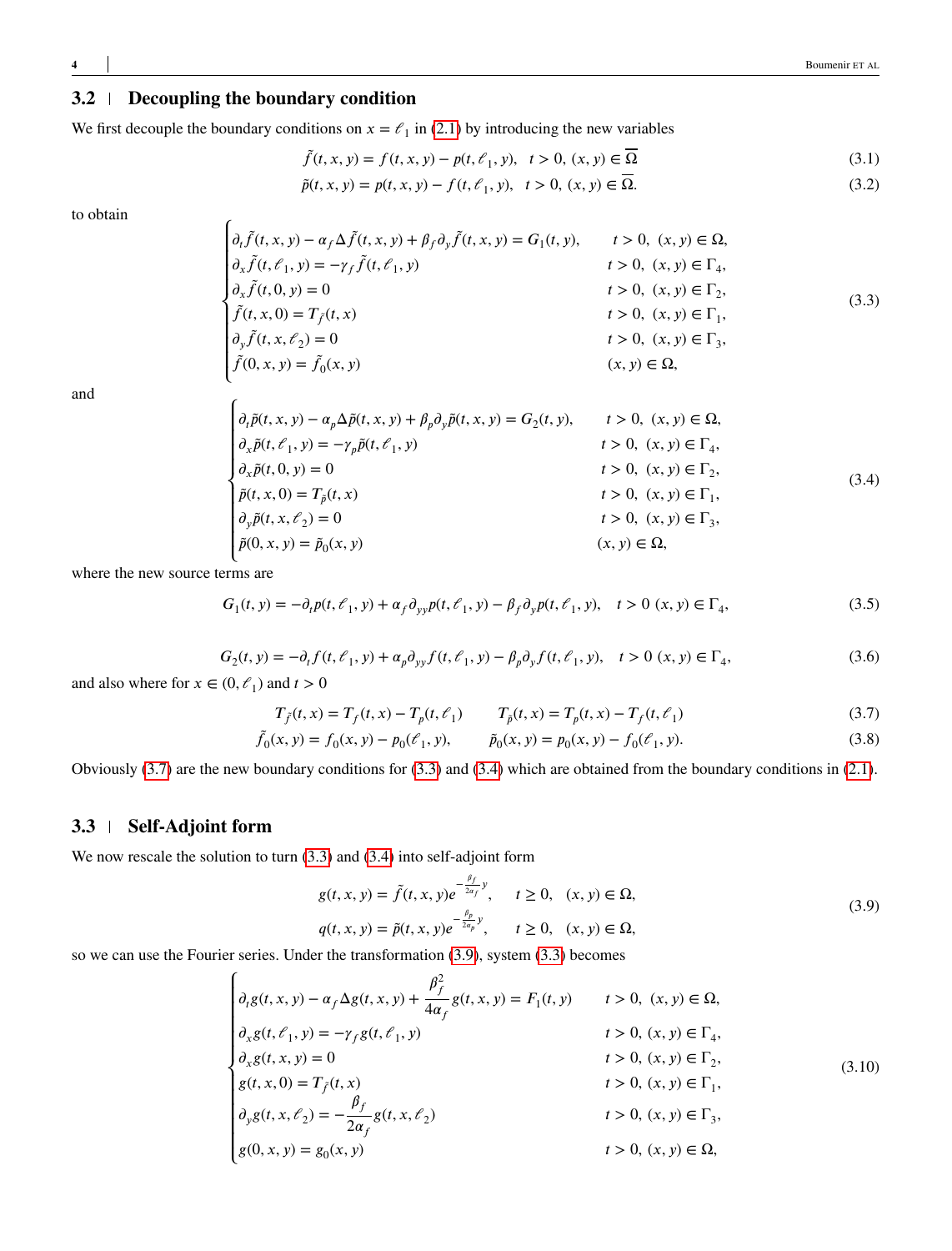<span id="page-4-1"></span>
$$
\begin{cases}\n\partial_t q(t, x, y) - \alpha_p \Delta q(t, x, y) + \frac{\beta_p^2}{4\alpha_p} q(t, x, y) = F_2(t, y) & t > 0, (x, y) \in \Omega, \\
\partial_x q(t, x, y) = -\gamma_p q(t, x, y) & t > 0, (x, y) \in \Gamma_4, \\
\partial_x q(t, x, y) = 0 & t > 0, (x, y) \in \Gamma_2, \\
q(t, x, y) = T_{\tilde{p}}(t, x) & t > 0, (x, y) \in \Gamma_1, \\
\partial_y q(t, x, y) = -\frac{\beta_p}{2\alpha_p} q(t, x, y) & t > 0, (x, y) \in \Gamma_3, \\
q(0, x, y) = q_0(x, y) & (x, y) \in \Omega,\n\end{cases}
$$
\n(3.11)

where the new sources  $F_1$ ,  $F_2$  are now given by

<span id="page-4-0"></span>
$$
F_1(t, y) = G_1(t, y)e^{-\frac{\beta_f}{2\alpha_f}y}, \text{ and } F_2(t, y) = G_2(t, y)e^{-\frac{\beta_p}{2\alpha_p}y}.
$$
 (3.12)

As  $F_1$  depends on  $G_1$ , [\(3.12\)](#page-4-0), which in turns depends on *p*, see [\(3.5\)](#page-3-4) and so  $F_1$  is an unknown source to be determined. Observe that we have symmetric boundary conditions on  $\Gamma_2$ ,  $\Gamma_3$  and  $\Gamma_4$ . Moreover, the value of the solution  $(g, q)$  on  $\Gamma_1$  is given. To proceed further we need to see that the change of variables allows us to go back to the original variables *f* and *p*.

#### **3.4 The change of variables**

We now prove the invertibility of the change of variables  $(3.1)-(3.2)$  $(3.1)-(3.2)$  $(3.1)-(3.2)$ , namely

$$
\tilde{f}(t, x, y) = f(t, x, y) - p(t, \ell_1, y), \quad t > 0, (x, y) \in \overline{\Omega} \n\tilde{p}(t, x, y) = p(t, x, y) - f(t, \ell_1, y), \quad t > 0, (x, y) \in \overline{\Omega}.
$$

It is obvious that a given pair  $(f, p)$  in  $\overline{\Omega}$ , will uniquely determine  $(\tilde{f}, \tilde{p})$  there. Conversely, once we have obtained  $\tilde{f}(t, x, y)$  and  $\tilde{p}(t, x, y)$ , can we still get uniquely the original solution  $f(t, x, y)$  and  $p(t, x, y)$ ? This inverse map is not so obvious as it requires the prior knowledge of the functions  $p(t, \ell_1, y)$  and  $f(t, \ell_1, y)$  first.

To this end we need to show that they can be reconstructed from  $(\tilde{f}, \tilde{p})$ . Given the latter, we know  $(g, q)$ , by [\(3.9\)](#page-3-3), the solutions of [\(3.10\)](#page-3-6)-[\(3.11\)](#page-4-1), and thus we know the source terms  $(F_1, F_2)$  and equivalently  $G_1$  and  $G_2$  in [\(3.12\)](#page-4-0). Observe that the temperature at the membrane,  $f(t, \ell_1, y)$  and  $p(t, \ell_1, y)$  are respectively the solutions of the following simple one-dimensional parabolic equation, which are given in [\(3.5\)](#page-3-4) and [\(3.6\)](#page-3-0)

$$
\begin{cases}\n\partial_t f(t, \ell_1, y) - \alpha_p \partial_{yy} f(t, \ell_1, y) + \beta_p \partial_y f(t, \ell_1, y) = -G_2(t, y) & t > 0, \ y \in (0, \ell_2), \\
f(t, \ell_1, 0) = T_f(t, \ell_1) & t > 0, \\
\partial_y f(t, \ell_1, \ell_2) = 0 & t > 0, \\
f(0, \ell_1, y) = f_0(\ell_1, y) & (0, \ell_2),\n\end{cases}
$$
\n(3.13)

<span id="page-4-2"></span>and

$$
\begin{cases}\n\partial_t p(t, \ell_1, y) - \alpha_f \partial_{yy} p(t, \ell_1, y) + \beta_f \partial_y p(t, \ell_1, y) = -G_1(t, y) & t > 0, \ y \in (0, \ell_2), \\
p(t, \ell_1, 0) = T(t, \ell_1) & t > 0, \\
\partial_y p(t, \ell_1, \ell_2) = 0 & t > 0, \\
p(0, \ell_1, y) = p_0(\ell_1, y) & (0, \ell_2).\n\end{cases} \tag{3.14}
$$

Obviously to find explicitly  $f(t, \ell_1, y)$  we only need to know the boundary conditions for  $t > 0$  and  $y \in (0, \ell_2)$ 

$$
f(t, \ell_1, 0) = T_f(t, \ell_1), \quad \partial_y f(t, \ell_1, \ell_2) = 0; \quad f(0, \ell_1, y) = f_0(\ell_1, y)
$$

which are already given in [\(2.1\)](#page-1-0). Similarly we can find  $p(t, \ell_1, y)$  which would yield  $p(t, x, y)$  and consequently we have proved that

**Proposition 1.** The change of variables defined by  $(3.1)-(3.2)$  $(3.1)-(3.2)$  $(3.1)-(3.2)$ ,

$$
f(t, x, y) = \tilde{f}(t, x, y) + p(t, \ell_1, y), \quad \text{for} \quad t > 0, (x, y) \in \overline{\Omega}
$$
  

$$
p(t, x, y) = \tilde{p}(t, x, y) + f(t, \ell_1, y), \quad \text{for} \quad t > 0, (x, y) \in \overline{\Omega}.
$$

is a bijection.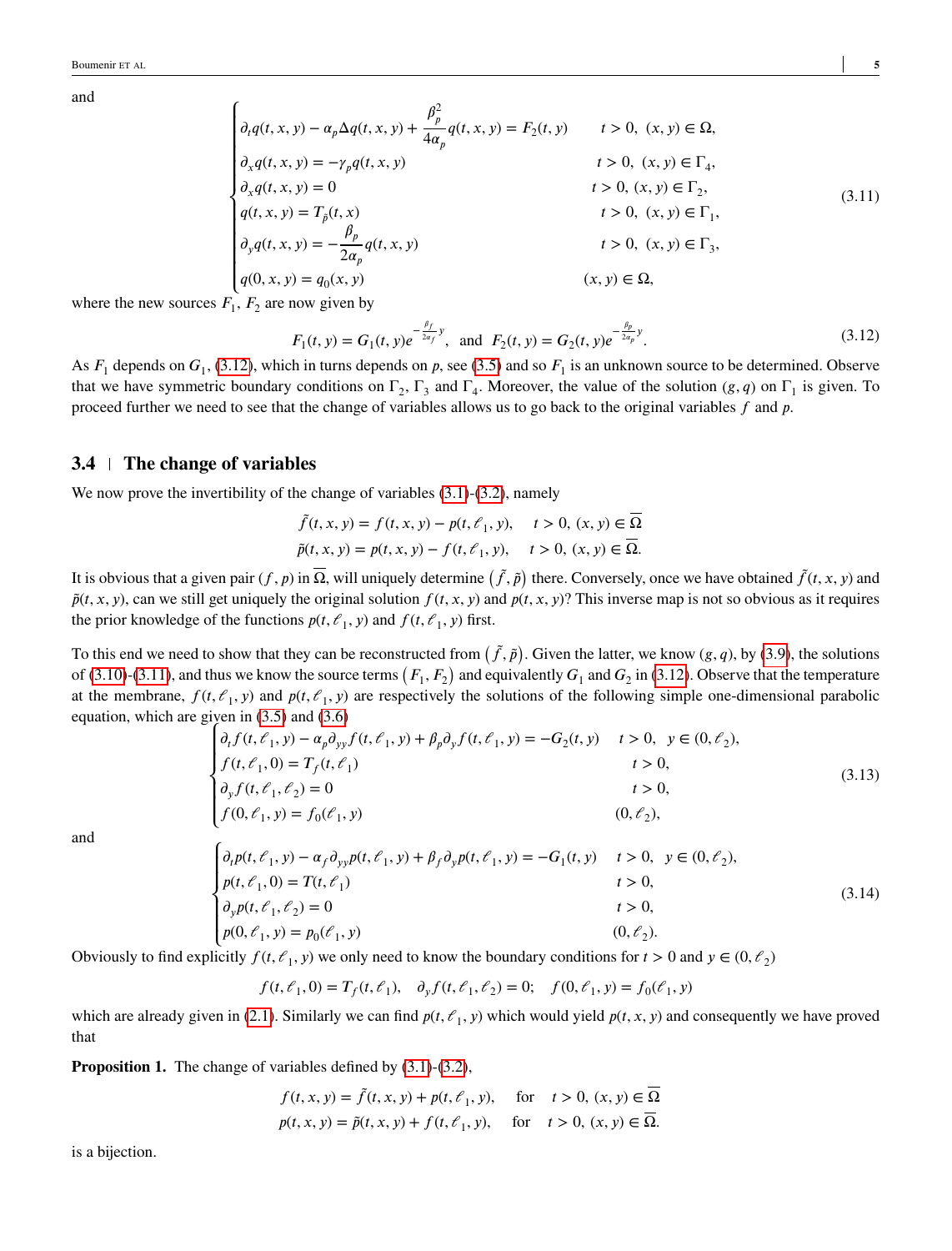# <span id="page-5-0"></span>**4 RECONSTRUCTING THE TEMPERATURE FROM THE BOUNDARY BY READING ON**  $\Gamma_2$

We shall need a few preliminary steps to work out the direct problem before we move to the inverse problem. First observe that the normalized eigenfunctions for the operator appearing in [\(3.10\)](#page-3-6)

<span id="page-5-1"></span>
$$
\begin{cases}\n-\alpha_f \Delta \varphi_{nk}(x, y) + \frac{\beta_f^2}{4\alpha_f} \varphi_{nk}(x, y) = \lambda_{nk} \varphi_{nk} & (x, y) \in \Omega, \\
\partial_x \varphi_{nk}(\ell_1, y) = -\gamma_f \varphi_{nk}(\ell_1, y) & (x, y) \in \Gamma_4 \\
\partial_x \varphi_{nk}(0, y) = 0 & (x, y) \in \Gamma_2, \\
\varphi_{nk}(x, y) = 0 & (x, 0) \in \Gamma_1, \\
\partial_y \varphi_{nk}(x, \ell_2) = -\frac{\beta_f}{2\alpha_f} \varphi_{nk}(x, \ell_2) & (x, y) \in \Gamma_3.\n\end{cases}
$$
\n(4.1)

are explicitly given by

$$
\varphi_{nk}(x, y) = r_n s_k \cos\left(x \mu_n\right) \sin\left(y v_k\right) \tag{4.2}
$$

with

<span id="page-5-2"></span>
$$
r_n = \left(\int_0^{\ell_1} \cos^2(x\mu_n)dx\right)^{-1/2} \quad \text{and} \quad s_k = \left(\int_0^{\ell_2} \sin^2(yv_k)dy\right)^{-1/2} \tag{4.3}
$$

and  $\{\mu_n\}_{n\geq 1}$  and  $\{\nu_k\}_{k\geq 1}$  are the positive roots of

$$
-\mu_n \sin(\ell_1 \mu_n) + \gamma_f \cos(\ell_1 \mu_n) = 0, \quad \text{and} \quad \nu_k \cos(\ell_2 \nu_k) + \frac{\beta_f}{2\alpha_f} \sin(\ell_2 \nu_k) = 0 \tag{4.4}
$$

with asymptotics

$$
\mu_n = \frac{\pi}{\ell_1} n + o(1) \quad \text{and} \quad \nu_k = \frac{\pi}{\ell_2} \left( k + \frac{1}{2} \right) + o(1).
$$
  
with given by

The eigenvalues of [\(4.1\)](#page-5-1) are then explicitly given by

$$
\lambda_{nk} = \alpha_f \left( \mu_n^2 + \nu_k^2 \right) + \frac{\beta_f^2}{4\alpha_f} \quad \text{for} \quad n, k \ge 1. \tag{4.5}
$$

Use the eigen-basis  $\{\varphi_{nk}\}_{n,k\geq 1}$ , to define the Fourier coefficients of  $g_0 \in L^2(\Omega)$  by

<span id="page-5-4"></span>
$$
c_{nk}(g_0) = \int\limits_{\Omega} g_0(x, y)\varphi_{nk}(x, y)dxdy.
$$

**Theorem 1.** For  $g_0 \in L^2(\Omega)$  we can recover the source  $F_1$  in [\(3.10\)](#page-3-6) and  $p(t, \ell_1, y)$  which is the temperature of the membrane, from the boundary reading of  $g(t, 0, y)$  on  $\Gamma_2$ , for  $t > 0$ .

*Proof.* The proof is made up of few steps. We start off by using the eigenfunctions  $\varphi_{nk}$ , [\(4.2\)](#page-5-2), to represent the solution *g* of [\(3.11\)](#page-4-1)

$$
g(t, x, y) = \sum_{n,k \ge 1} c_{nk}(t)\varphi_{nk}(x, y) \qquad \forall t > 0, (x, y) \in \Omega,
$$
\n(4.6)

where

<span id="page-5-3"></span>
$$
c_{nk}(t) = \int\limits_{0}^{\ell_2} \int\limits_{0}^{\ell_1} g(t, x, y) \varphi_{nk}(x, y) dx dy.
$$

For  $t > 0$ , we know that  $g(t, \ldots) \in C^2(\Omega)$ , since it is a solution of a parabolic equation, and so the Fourier series converges uniformly, and

$$
c'_{nk}(t) = \int_{0}^{\ell_2} \int_{0}^{\ell_1} \alpha_f \Delta g(t, x, y) \varphi_{nk}(x, y) dx dy - \frac{\beta_f^2}{4\alpha_f} c_{nk}(t) + \int_{0}^{\ell_2} \int_{0}^{\ell_1} F_1(t, y) \varphi_{nk}(x, y) dx dy
$$
  
=  $b_{nk}(t) - \lambda_{nk} c_{nk}(t) + \int_{0}^{\ell_2} \int_{0}^{\ell_1} F_1(t, y) \varphi_{nk}(x, y) dx dy$  (4.7)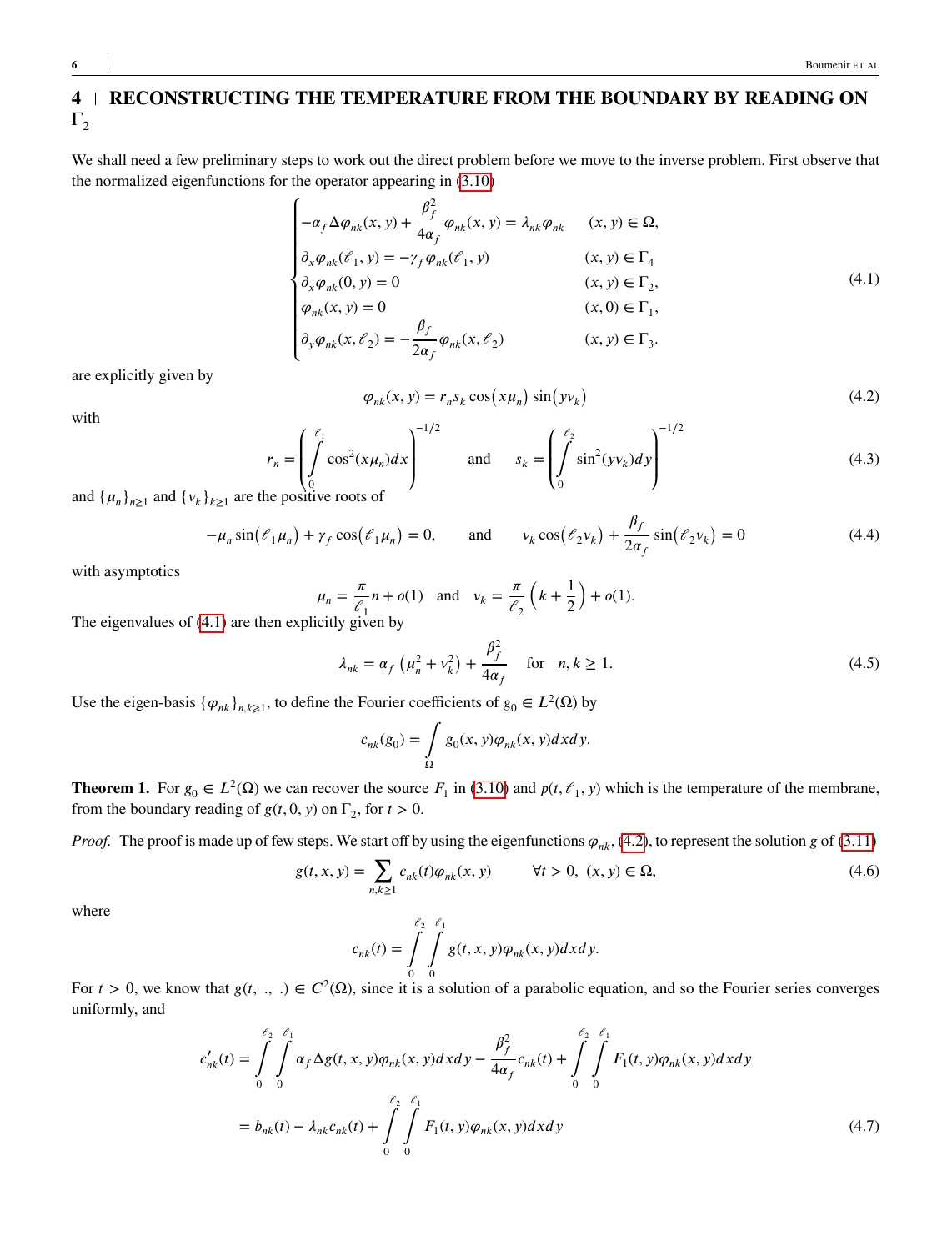where  $b_{nk}$  is the contour integral over the boundary obtained by integration by parts in Green's formula,

$$
b_{nk}(t) = \alpha_f \sum_{i=1}^{i=4} \int_{\Gamma_i} \partial_n g(t, x, y) \varphi_{nk}(x, y) - g(t, x, y) \partial_n \varphi_{nk}(x, y) d\sigma_i
$$
  
\n
$$
= \alpha_f \int_{0}^{\ell_1} T_{\tilde{f}}(t, x) \partial_y \varphi_{nk}(x, 0) dx = \alpha_f s_k v_k r_n \int_{0}^{\ell_1} T_{\tilde{f}}(t, x) \cos(\mu_n x) dx
$$
  
\n
$$
= \alpha_f s_k v_k \theta_n(t) \qquad (4.8)
$$

which reduces to the boundary term on  $\Gamma_1$  only and where  $\theta_n$  are the Fourier coefficients of  $T_{\tilde{f}}(t, x)$ 

<span id="page-6-0"></span>
$$
\theta_n(t) = r_n \int\limits_0^{\ell_1} T_{\tilde{f}}(t,x) \cos(\mu_n x) dx.
$$

The remaining integral term is explicitly given by

$$
\int_{0}^{\ell_2} \int_{0}^{\ell_1} F_1(t, y) \varphi_{nk}(x, y) dx dy = r_n a_n s_k \int_{0}^{\ell_2} F_1(t, y) \sin(yv_k) dy = r_n a_n \rho_k(t),
$$
\n(4.9)

with

$$
a_n = \int_0^{\ell_1} \cos(x\mu_n) dx \text{ and } \rho_k(t) := s_k \int_0^{\ell_2} F_1(t, y) \sin(yv_k) dy. \tag{4.10}
$$

The solution to the  $c_{nk}$  equation in [\(4.7\)](#page-5-3) is then given by

$$
c_{nk}(t) = c_{nk}(0)e^{-\lambda_{nk}t} + \alpha_f s_k v_k \int_0^t e^{-\lambda_{nk}(t-\eta)} \beta_k(\eta) d\eta + r_n a_n \int_0^t e^{-\lambda_{nk}(t-\eta)} \rho_k(\eta) d\eta
$$

and denote by

$$
d_{nk}(t) = c_{nk}(0)e^{-\lambda_{nk}t} + \alpha_f s_k v_k \int_{0}^{t} e^{-\lambda_{nk}(t-\eta)} \beta_k(\eta) d\eta
$$
 (4.11)

<span id="page-6-1"></span>to write

$$
c_{nk}(t) = d_{nk}(t) + r_n a_n \int_{0}^{t} e^{-\lambda_{nk}(t-\eta)} \rho_k(\eta) d\eta.
$$
 (4.12)

To reconstruct the source term  $F_1$ , we need to find its Fourier coefficients  $\rho_k(t)$ , see [\(4.9\)](#page-6-0)

<span id="page-6-4"></span>
$$
F_1(t, y) = \sum_{k \ge 1} \rho_k(t) \, s_k \sin(yv_k)
$$
\n(4.13)

by solving the integral equation [\(4.12\)](#page-6-1). To do so we need to use a boundary observation of the solution  $g(t, 0, y)$  on the boundary  $\Gamma_2$ , in order to obtain  $c_{n,k}$  that are required in [\(4.12\)](#page-6-1). However it would reveal the sum of  $c_{nk}$  over *n*, while (4.12) makes use of individual  $c_{nk}$ .

## **Identifying**  $\rho_k$  from the observation of the solution on  $\Gamma_2$ .

The observation  $g(t, 0, y)$  on  $\Gamma_2$  is also given by [\(4.6\)](#page-5-4),

$$
g(t,0,y) = \sum_{n,k \ge 1} c_{nk}(t)\varphi_{nk}(0,y) = \sum_{n,k \ge 1} c_{nk}(t)r_n s_k \sin(yv_k)
$$
  $\forall t > 0, y \in (0, \ell_2).$  (4.14)

Note that since the observation  $g(t, 0, y)$  is known, so are its Fourier coefficients,  $\{g_k(t)\}\$  $k \geq 1$ 

<span id="page-6-3"></span><span id="page-6-2"></span>
$$
g(t, 0, y) = \sum_{k \ge 1} g_k(t) s_k \sin(yv_k)
$$
\n(4.15)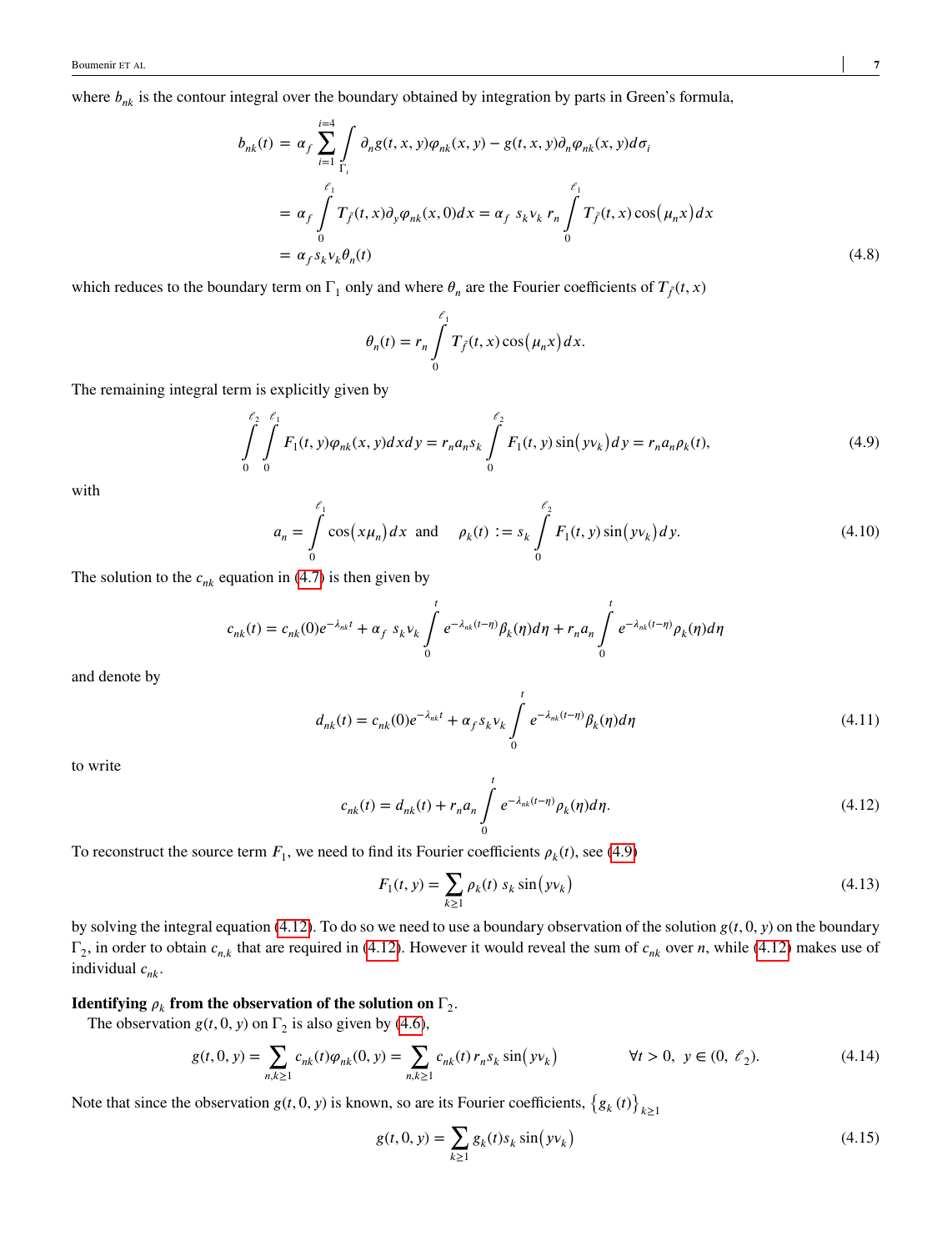and so we have by [\(4.14\)](#page-6-2), [\(4.15\)](#page-6-3), and [\(4.12\)](#page-6-1) the integral equation in  $\rho_k$ 

$$
g_k(t) = \sum_{n\geq 1} c_{nk}(t) r_n = \sum_{n\geq 1} r_n d_{nk}(t) + \int_0^t \rho_k(\eta) \sum_{n\geq 1} r_n^2 a_n e^{-\lambda_{nk}(t-\eta)} d\eta.
$$
 (4.16)

Thus the problem reduces to finding  $\{\rho_k\}$  by solving the Volterra equation of the first kind [\(4.16\)](#page-7-0), where  $\delta_k(t) = g_k(t)$  –  $\sum_{n\geq 1} r_n d_{nk}(t)$  and  $\mathcal{E}_k(t) = \sum_{n\geq 1} r_n^2 a_n e^{-\lambda_{nk}t}$  are given.

Thus we can rewrite the integral equation [\(4.16\)](#page-7-0) as a Volterra convolution equation of the first kind,

<span id="page-7-1"></span><span id="page-7-0"></span>
$$
\int_{0}^{t} \mathcal{E}_{k}(t-\eta)\rho_{k}(\eta)d\eta = \delta_{k}(t).
$$

Since  $\mathcal{E}_k(0) = \sum_{n \geq 1} r_n^2 a_n = 1$ , it is easily transformed into second kind by differentiating it

$$
\rho_k(t) + \int_0^t \mathcal{E}_k'(t - \eta)\rho_k(\eta)d\eta = \delta_k'(t)
$$
\n(4.17)

<span id="page-7-5"></span>where

$$
\delta'_{k}(t) = g'_{k}(t) - \sum_{n\geq 1} r_n d'_{nk}(t) \quad \text{and} \quad \mathcal{E}'_{k}(t) = -\sum_{n\geq 1} r_n^2 a_n \lambda_{nk} e^{-\lambda_{nk}t}
$$
\n(4.18)

are given continuous functions. Thus by using successive approximations we can easily solve the Volterra equation, [\(4.17\)](#page-7-1), and recover the solution  $\rho_k$  over any interval  $(0, T)$ . Most importantly the solution can be expressed through an integral operator whose kernel is the resolvent  $R_k$ 

<span id="page-7-4"></span>
$$
\rho_k(t) = \delta'_k(t) + \int_0^t R_k(t - \eta) \delta'_k(\eta) d\eta \quad \text{for} \quad t > 0.
$$
 (4.19)

<span id="page-7-2"></span>Recall that although the resolvent kernel  $R_k$  can be obtained by iterating the kernel  $\mathcal{E}'_k$ , it is also the solution of the Volterra integral equation

$$
-\mathcal{E}'_k(t) = R_k(t) + \int_0^t \mathcal{E}'_k(t-\eta) R_k(\eta) d\eta \quad \text{for} \quad t > 0.
$$
 (4.20)

Since [\(4.20\)](#page-7-2) is also a convolution equation, the Laplace transform can be used to find  $R_k$ . As we already have

$$
\mathcal{E}'_k(t) = O\left(e^{-\lambda_{1k}t}\right),\tag{4.21}
$$

let us denote by

<span id="page-7-3"></span>
$$
m = sup_{t\geq 0} |\mathcal{E}'_k(t)|.
$$

The solution  $R_k$  exists and is continuous as it is obtained by successive iterations, and it is also known that it grows at most exponentially, see <sup>[24,](#page-9-14) I-53</sup>

$$
R_k(t) = O\left(e^{mt}\right).
$$

Thus its Laplace transform,  $\mathcal{L}(R_k)(s)$ , is well defined and analytic for  $\text{Re}(s) > m$ , and satisfies, [\(4.20\)](#page-7-2),

$$
\mathcal{L}(R_k)(s) + \mathcal{L}(\mathcal{E}'_k)(s) + \mathcal{L}(\mathcal{E}'_k)(s)\mathcal{L}(R_k)(s) = 0 \quad \text{for} \quad \text{Re}(s) > \max\{m, \lambda_{1k}\}\
$$

or

$$
\mathcal{L}(R_k)(s) = \frac{-\mathcal{L}(\mathcal{E}'_k)(s)}{1 + \mathcal{L}(\mathcal{E}'_k)(s)} \quad \text{for} \quad \text{Re}(s) > \max\{m, \lambda_{1k}\}. \tag{4.22}
$$

Therefore we can recover  $R_k$  by taking the inverse Laplace transform

<span id="page-7-6"></span>
$$
R_k(t) = \mathcal{L}^{-1}\left(\frac{-\mathcal{L}(\mathcal{E}'_k)(s)}{1 + \mathcal{L}(\mathcal{E}'_k)(s)}\right)(t),\tag{4.23}
$$

where from [\(4.20\)](#page-7-2) and [\(4.21\)](#page-7-3) the denominator do not vanish on  $\{s \in \mathbb{C}; \ Re(s) > \max\{m, \lambda_{1k}\}\}\.$  Then we can use [\(4.19\)](#page-7-4) to find each  $\rho_k$  over any interval  $(0, T)$ . Summing them up will help reconstruct  $F_1$ .

This concludes the computation of  $p(t, \ell_1, y)$  which is the temperature of the membrane.

 $\Box$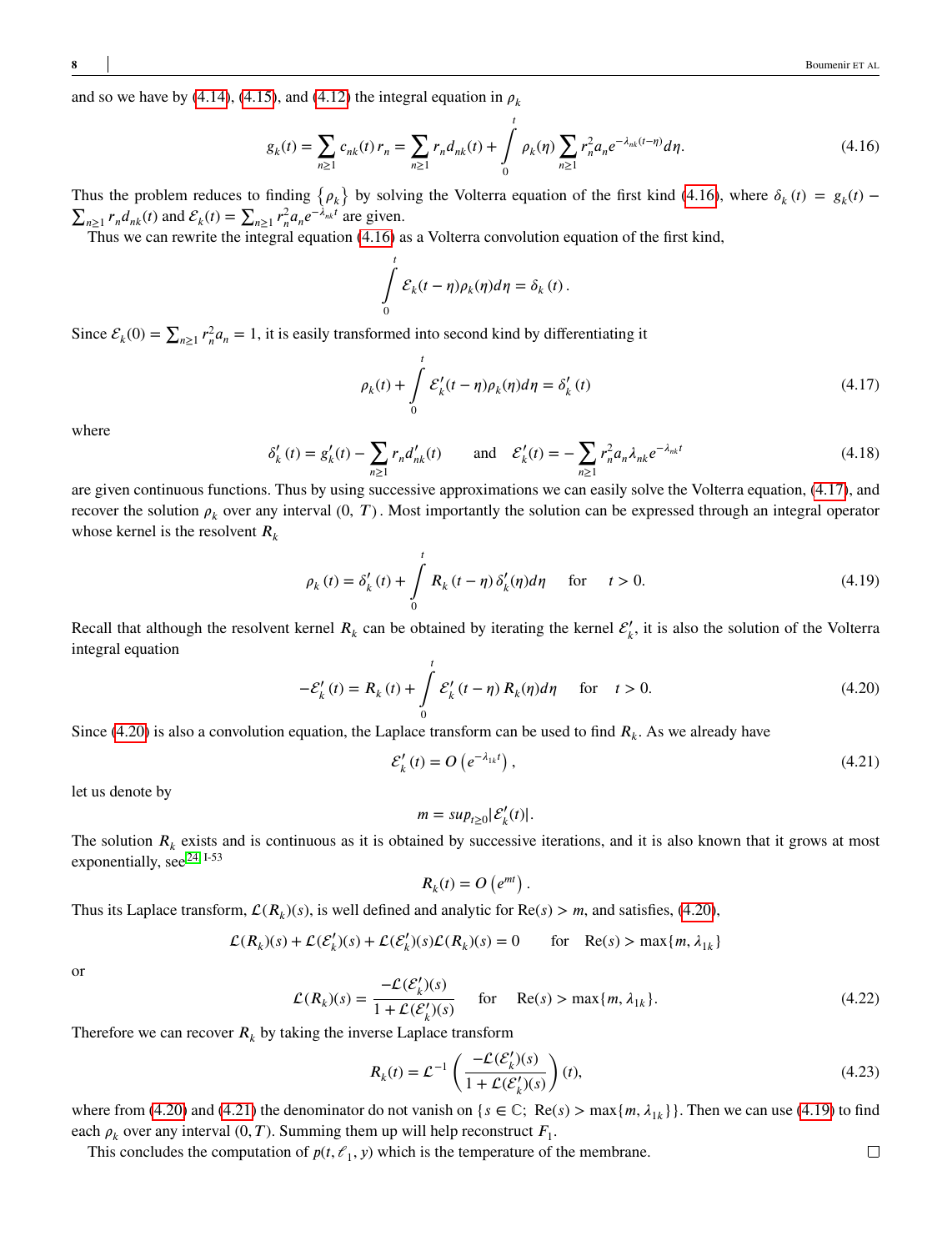**Algorithm 1** : Recovery of  $p(t, \ell_1, y)$ 

- 1: Set up  $\mathcal{E}'_k$  from [\(4.18\)](#page-7-5) to obtain the sequence  $R_k$  from [\(4.23\)](#page-7-6)
- 2: Read *g* on  $\Gamma_2$ , to construct  $\delta'_k$  from [\(4.18\)](#page-7-5)
- 3: Use [\(4.19\)](#page-7-4), compute  $\rho_k(t)$ , for all  $k \geq 0$ ,  $\forall t > 0$
- 4: Use  $(4.13)$  and  $(3.12)$  to recover the source  $F_1$  and  $G_1$  respectively.
- 5: Solve [\(3.14\)](#page-4-2), to reconstruct  $p(t, \ell_1, y)$ , for all  $t > 0$  and  $y \in (0, \ell_2)$ .

*Remark 1.* Equation [\(4.19\)](#page-7-4) is an essential step of the algorithm as it allows to feed the reading  $g_k$  and obtain  $\rho_k$  in real time, and so makes the monitoring of the temperature of the membrane  $p(t, \ell_1, y)$  also in real time possible. We can further monitor the temperature in the whole domain Ω, if needs be, since we now have the coefficients  $c_{nk}(t)$  from [\(4.12\)](#page-6-1). Also anomalies in the temperature distribution and hot spots found on the membrane allow for an early detection of possible rupture of the membrane and so helps prevent costly shutdowns.

## **ACKNOWLEDGMENT**

Research reported in this publication has been supported by the King Abdullah University of Science and Technology (KAUST), Saudi Arabia.

## **CONFLICT OF INTERESTS**

This work does not have any conflicts of interest.

### **References**

- <span id="page-8-0"></span>1. Khayet M. *Membrane distillation (Chap. 6), in: N N Li, AG Fane, WSW Ho, T Matsuura (Eds.), Advanced Membrane Technology and Applications*. John Wiley & Sons, Inc.; 2008.
- <span id="page-8-1"></span>2. Ghaffour N, Bundschuh J, Mahmoudi H, Goosen M F. Renewable energy-driven desalination technologies: A comprehensive review on challenges and potential applications of integrated systems. *Desalination.* 2015;356:94-114.
- <span id="page-8-2"></span>3. Eleiwi F, Laleg-Kirati T M. Observer-based perturbation extremum seeking control with input constraints for direct-contact membrane distillation process. *International Journal of Control.* 2018;91(6):1363-1375.
- <span id="page-8-3"></span>4. Wang G-S., Ke H, Gray S, Moon I-S. Solar energy assisted direct contact membrane distillation (DCMD) process for seawater desalination. *Separation and Purification Technology.* 2015;143:94-104.
- <span id="page-8-4"></span>5. Naidu G, Shim W G, Jeong S, Choi Y, Ghaffour N, Vigneswaran S. Transport phenomena and fouling in vacuum enhanced direct contact membrane distillation: Experimental and modelling. *Separation and Purification Technology.* 2017;172:285- 295.
- <span id="page-8-5"></span>6. Eleiwi F, Ghaffour N, Alsaadi A S, Francis L, Laleg-Kirati T M. Dynamic modeling and experimental validation for direct contact membrane distillation (DCMD) process. *Desalination.* 2016;384:1-11.
- <span id="page-8-6"></span>7. Ghattassi M, Laleg T-M, Vivalda J-C. Analysis and Output Tracking Design for the Direct Contact Membrane distillation system. *Preprint,https://arxiv.org/abs/1902.00964*
- <span id="page-8-7"></span>8. Kimura T, Suzuki T. A parabolic inverse problem arising in a mathematical model for chromatography. *SIAM Journal on Applied Mathematics.* 1993;53(6):1747-1761.
- <span id="page-8-8"></span>9. Martin J, Wilcox L C, Burstedde C, Ghattas O. A stochastic Newton MCMC method for large-scale statistical inverse problems with application to seismic inversion. *SIAM Journal on Scientific Computing.* 2012;34(3):1460-1487.